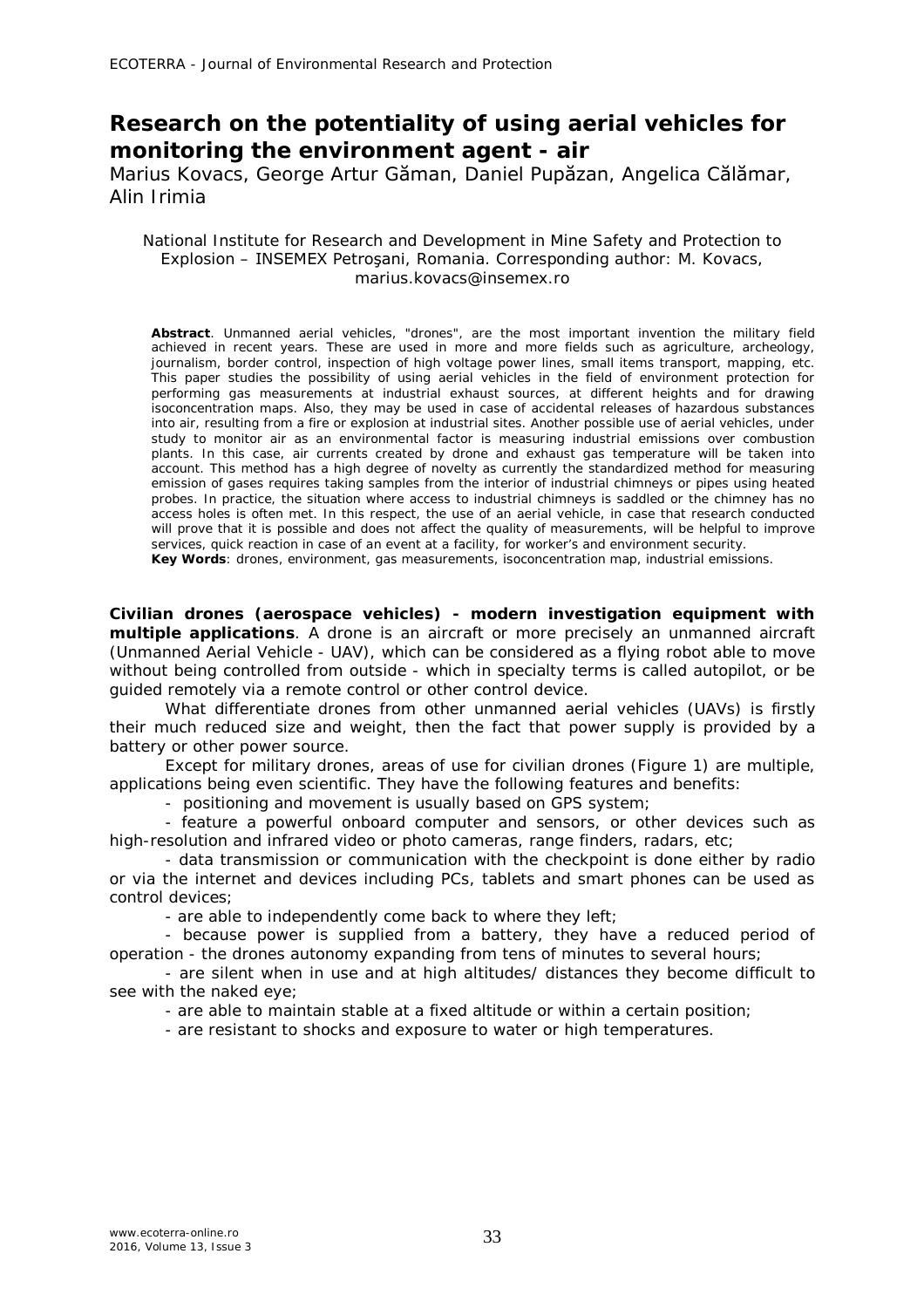



Figure 1. Examples of civilian drones (http://www.forbes.com; http://www.digitaltrends.com).

Main users of civilian drones can be: government, public security forces (police, firemen, and civil protection), research institutions, agriculture, journalism, real estate agencies, etc.

Examples of drone applications (Croize et al 2015):

- for meteorological measurements;
- surveying power lines, gas lines, aqueducts, bridges, dams;

- monitoring biodiversity in national parks;

- transport of small and lightweight materials in critical areas hit by natural disasters (earthquakes, floods, snow, etc.);

- taking geophysical and geomagnetic measurements, mapping;

- performing aerial footage or images with non-military purposes, for example in journalism;

- for help and assistance in emergency situations;

- monitoring crops;

- prevention and detection of vegetation fires, etc.

Miniature drones can be fitted with four or more brushless motors (with permanent magnets) and bear names depending on the number of independent motors: quadcopter - 4 engines, hexacopter- 6 engines, octocopter- 8 engines. 4 engine drones have the advantage of higher handling and movement, while 6 or 8 engine drones have the advantage of higher lifting power and air support. Drones with more engines are more stable in flight, because they are less influenced by wind.

Lately drones have become smarter and given the complexity and performance of hardware and software exists today, we might say that this development will take place rapidly.

Depending on type and objective pursued, drones can be equipped with various sensors, GPS positioning systems, camera equipment for high quality live recording or broadcasting, etc.

Regulations on the use of drones vary from country to country, in some countries or in some cases a permit being required to use drone into the open. European Union aims to complete the regulatory package for civil aircrafts weighing less than 150 kg by the end of 2016.

In Romania, the Ministry of Transport issued Order no 8/2014 for unmanned aircrafts weighing less than or equal to 150 kg, which for some reason has been withdrawn.

**Analysis of experiments conducted abroad on drone use in measuring gas emissions in the atmosphere**. Researchers at the BAM Federal Institute for Materials Research and Testing conducted a series of field experiments to study the possible use of micro-drones to measure methane dispersion in the atmosphere (Neumann et al 2012).

The experiment was conducted at ground level as follows: in the symmetrically arranged pipes (Figure 2), nozzles were placed, as a source of emission, at a constant distance of 1 m. In order to was ensured by a canister of pressurized gas.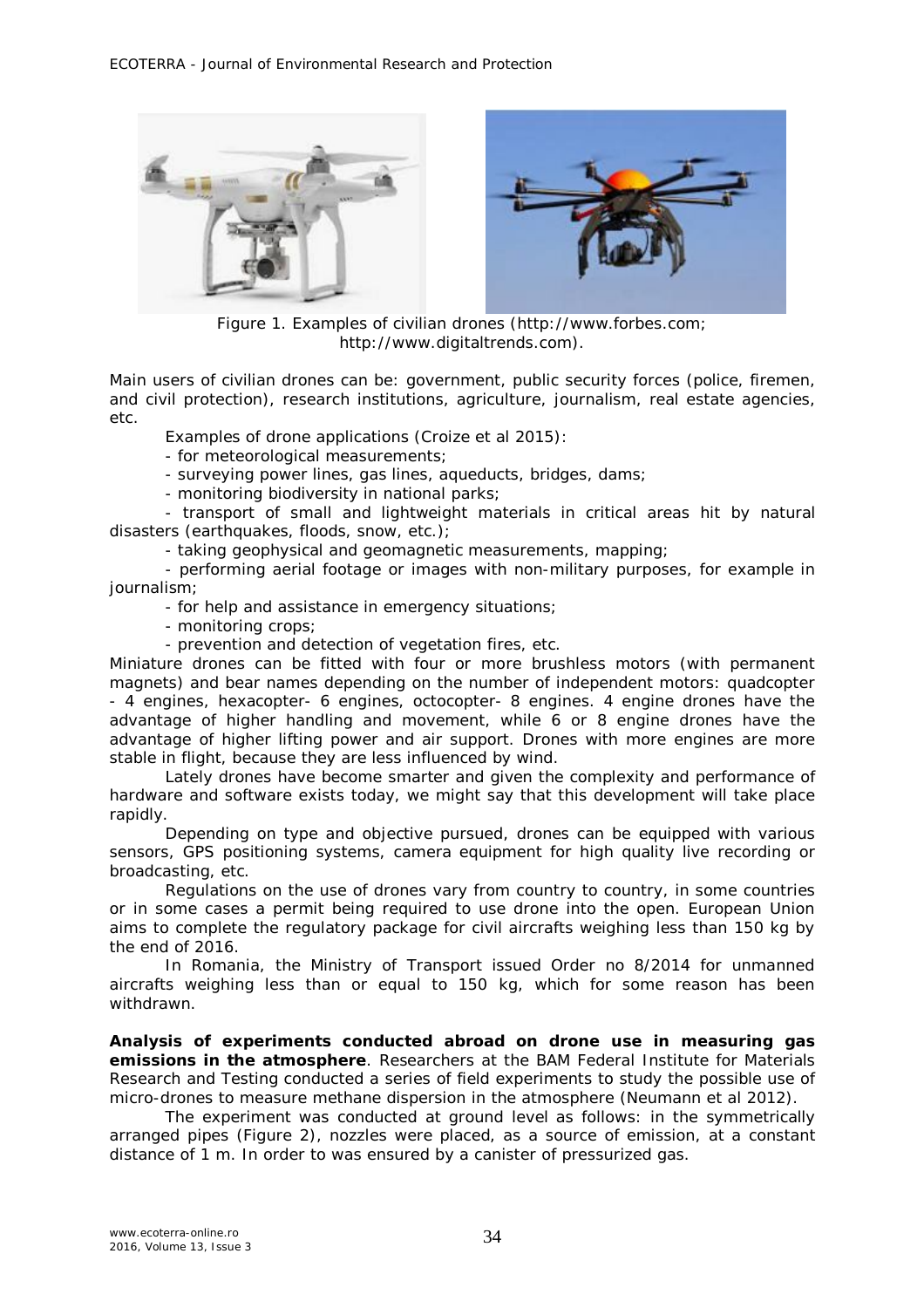To study the dispersion of methane generated by the emission sources in the atmosphere, a micro-drone equipped with sensors for measuring gas concentrations was used, which flew in the air over the pipes at different emission sources heights.



Figure 2. Placement of symmetrically arranged pipers.

With the help of advanced software, and having the gas concentrations measured by the micro drone, gas dispersion at certain height maps were plotted (Figure 3).



Figure 3. Plotting gas dispersion maps.

Following experiments carried out, German researchers concluded that (Bartholmai et al 2014):

- gas dispersion in the natural is difficult to model, due to air currents produced by drone;

- in a non-artificial environment, gas plume evolution is difficult to predict because of chaotic dispersion of gas in the atmosphere;

- modeling gas distribution in the atmosphere using a drone is a highly challenging research area;

- plotting gas dispersion maps for large areas using drones is very costly and time consuming;

- micro-drones equipped with gas sensitive sensors can be successfully used in detecting and monitoring gas leakage;

- reproducibility of measurements is possible when wind and weather conditions remain constant over a longer period of time.

Another institute, namely the Federal Institute of Materials Research and Testing along with AirRobot GmbH & Co. KG Company have collaborated to develop a system for measuring gas using remote drones, called "PLUM system" (Bartholmai & Neumann 2010).

Following investigations, they concluded that this system can be successfully used to measure toxic gases from stationary sources (chimneys), accidents caused by hazardous chemicals (Seveso II), active geodynamic phenomena like volcanic eruptions, thermal waters, etc, storage areas for waste dumps, tailings, storage areas for carbon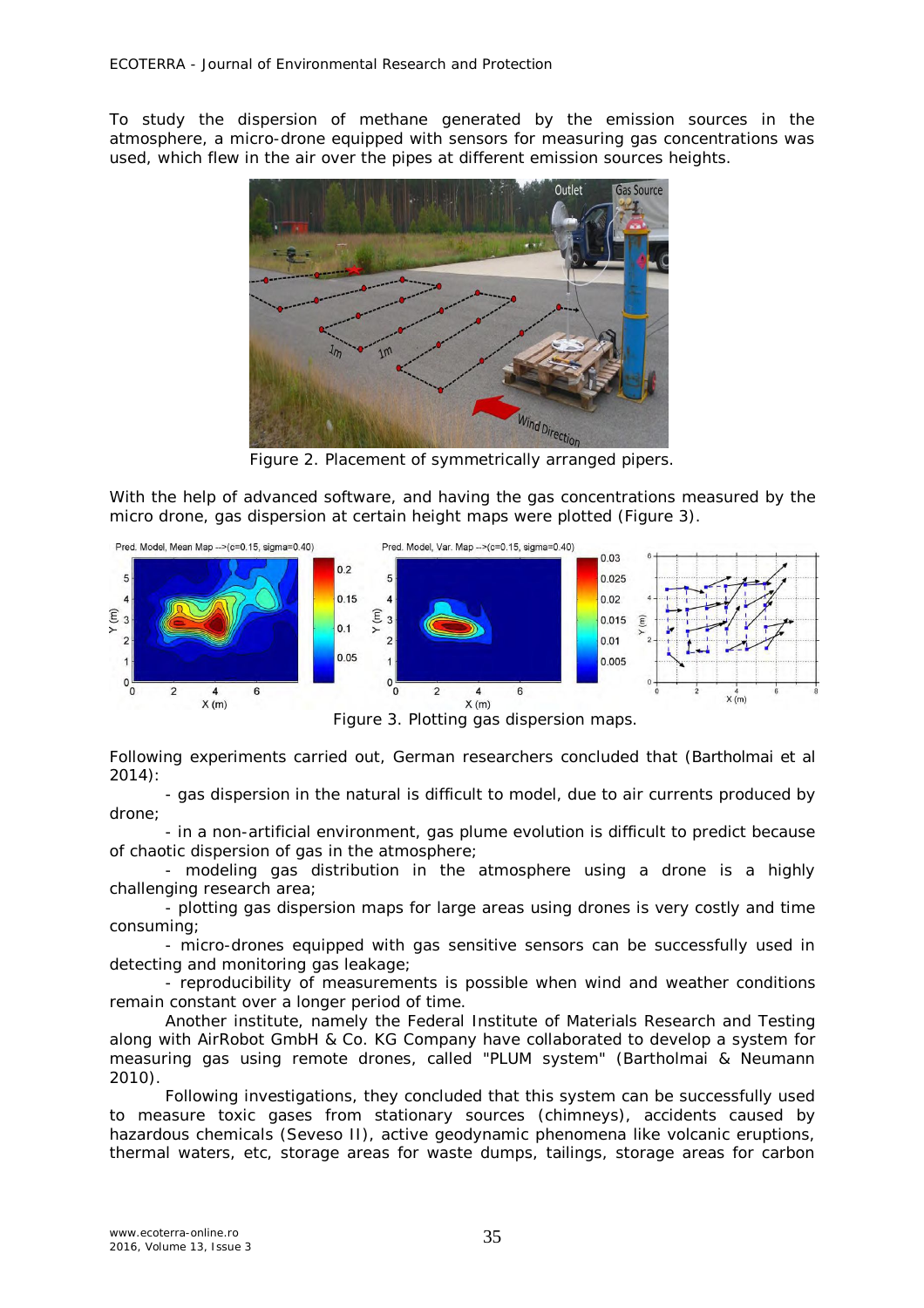dioxide, various polluted industrial sites, etc. Also the results have clearly demonstrated its applicability in various fields.

Analyzing a series of papers developed by researchers in Germany, USA, England. Us Journal of Sensors, it was found that drones are useful in monitoring the environmental factor air.

**Usability of civilian drones to measure gas emissions in the atmosphere**. According to environmental law, any human activity that generates a significant environmental impact is subject to assessment of environmental impact procedures. In this sense, for acquiring the environmental permit, competent authority require a specific environmental study to analyze the impact of project implementation.

For plans and programs, public or private new projects, environmental studies are developed in accordance with regulations in force, guidelines and manuals developed by the ministry. Among the specific environmental protection studies we mention: environmental report (RM), assessment report of environmental impact (RIM), the environmental review (BM), and security report (RS), location report (RA) and adequate assessment (EA).

Within the procedures for environmental impact assessment (RIM, BM and RM) environmental authority also requires measurements for air, water, soil, in order to know their level of pollution (initial state).

Air quality measurements at a polluting unit should focus on stationary / fixed sources of emissions that generate large quantities of hazardous gases to human health and the environment.

Choosing sampling points at a stationary source (chimney, canal, and pipeline) should be performed in a manner that distribution of pollutants (gas, dust) in source section is homogeneous and speed, temperature and pressure are as stable as possible.

In order not to influence the quality of measurements, the effluent flow (air gas) must have, as much as possible, a laminar flow, presence of deviations, fittings, fans being avoided as possible.

For measuring stationary sources, reference standard SR EN 15259/2009 "Air quality - Measurement of stationary source emissions. Requirements for measured sections and sites, measurement plan and report" as well as SR ISO 9096/2005 indicating the number of sampling points depending on the outlet section of the source and placement of these points must be observed.

For sampling exhaust gases from stationary source (chimneys) there must:

- exist a proper visiting (access) hole in the chimney, for the sampling probe;

- the measuring equipment must be power supplied;

- gas flow must be laminar and without turbulences.

There are situation when the chimney doesn't have a sampling orifice or doesn't have a work platform placed at the proper height (recommended by legislation).

There are also situations when the stack is 30-50 m high so that makes sampling flue gases impossible.

In all these cases, the use of drones equipped with sensors  $(CO<sub>2</sub>, SO<sub>2</sub>, CO, O<sub>2</sub> C)$  is the most advantageous and reliable method of measurement (in terms of health and safety at work) and the quality of measurements is higher because they are taken right at the gas discharge into the atmosphere.

To perform gas measurements using drones at large combustion plant chimneys, having high air flow rates and large sections, some safely recommendations/conditions must be observed, namely:

- use of drone must consider the reduced autonomy of equipment (max 40 min depending on drone load weight and battery);

- knowledge of exhaust stacks height so that the vehicle is able to reach in time to mediate gas concentrations;

- knowledge of exhaust gas speed and temperature, because drones can be used at temperatures up to 600C and a maximum wind speed of 40km / h;

- handling equipment should be made so as to avoid its damage or deterioration;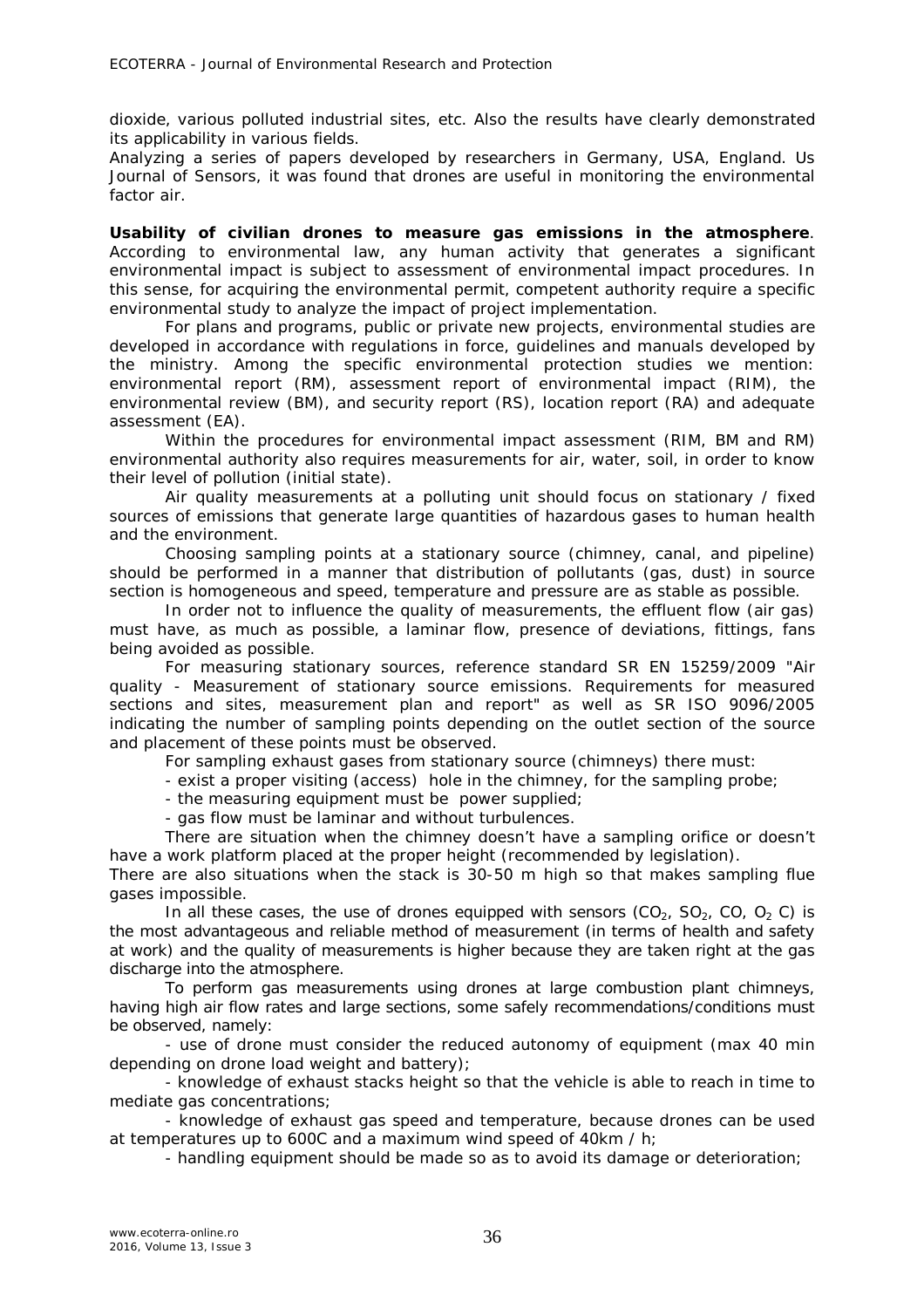- areas where there are high voltage wires should be avoided to eliminate risks of dropping the vehicle;

- wind speed should not exceed 40 km / h to not influence stability of the drone, and to not cause significant turbulence during measurements.

Therefore, undertaking experimental measurements at high stationary sources without working platform or having inaccessible platforms would be useful, so that personnel conducting measurements is not exposed to risk of injury.

Using a drone for emission measurements presents a number of dangers and disadvantages as well:

- the presence of toxic gases, hot, flammable dust and noise;

- equipment short-circuit or static electricity;

- flow rate of gas in the chimney should not be to high to not affect the stability of the drone, and to not cause significant turbulence during measurements, etc.

Drones can be used in developing any kind of environmental study (RM, RIM, BM, RA, RS) to collect various environment related data and information in the field, namely:

- local geodynamic phenomena (landslides, erosion of banks, tectonic accidents, etc.)

- polluted soil and surface waters areas;

- monitoring deforestation in natural parks;

- monitoring of protected areas types of ecosystems, habitat types and species that may be affected;

- identify sources of air pollution by pollutants cloud moving;

- identification of areas affected by wildfires, etc.

In Romania, at present, environmental monitoring using drones is not used. Thus, given research performed and analysis of abroad experiments and research as well as INSEMEX Petrosani experience in forensics in case of explosions and fires generated by explosive gases, the use of drones is a great support in the research of an event.

**Conclusions**. Study of experiments carried out by abroad researchers demonstrated that the use of drones to monitor air quality is a increasingly studied and experienced phenomenon.

Drones can be equipped with sensors for determining gases concentration at stationary sources or the environment, with photo/ video cameras and GPS tracking for flying over polluted areas or monitoring air quality parameters in protected areas.

The use of drones to measure concentrations of toxic flue gases from exhaustion chimneys of large combustion plants emission eliminates the danger (platforms at inaccessible heights) for staff that has to monitor such chimneys.

Considering INSEMEX Petrosani experience in forensics in case of explosions and fires generated by explosive gases, the use of drones for detecting sources of explosive gases leaks in pipes as well as emanation of gases released into the atmosphere following a event, is very useful.

## **References**

- Bartholmai M., Neumann P., 2010 Micro-drone for gas measurement in hazardous scenarios via remote sensing. The 6th WSEAS International conference on remote sensing (REMOTE '10) - Selected topics in power systems and remote sensing (2010), pp. 149-152.
- Bartholmai M., Koeppe E., Neumann P., 2014, Monitoring of hazardous scenarios using multi-sensor devices. The Fourth International Conference on Sensor Device Technologies and Applications, pp. 9-13.
- Croizé P., Archez M., Boisson J., Roger T., Monsegu V., 2015 Autonomous measurement drone for remote dangerous source location mapping. International Journal of Environmental Science and Development 6(5):391-396.
- Neumann P., Bennetts V. H., Bartholmai M., 2012 Adaptive gas source localization strategies and gas distribution mapping using a gas-sensitive micro-drone. Fachtagung Sensoren und Messsysteme 2012, pp. 800-809.